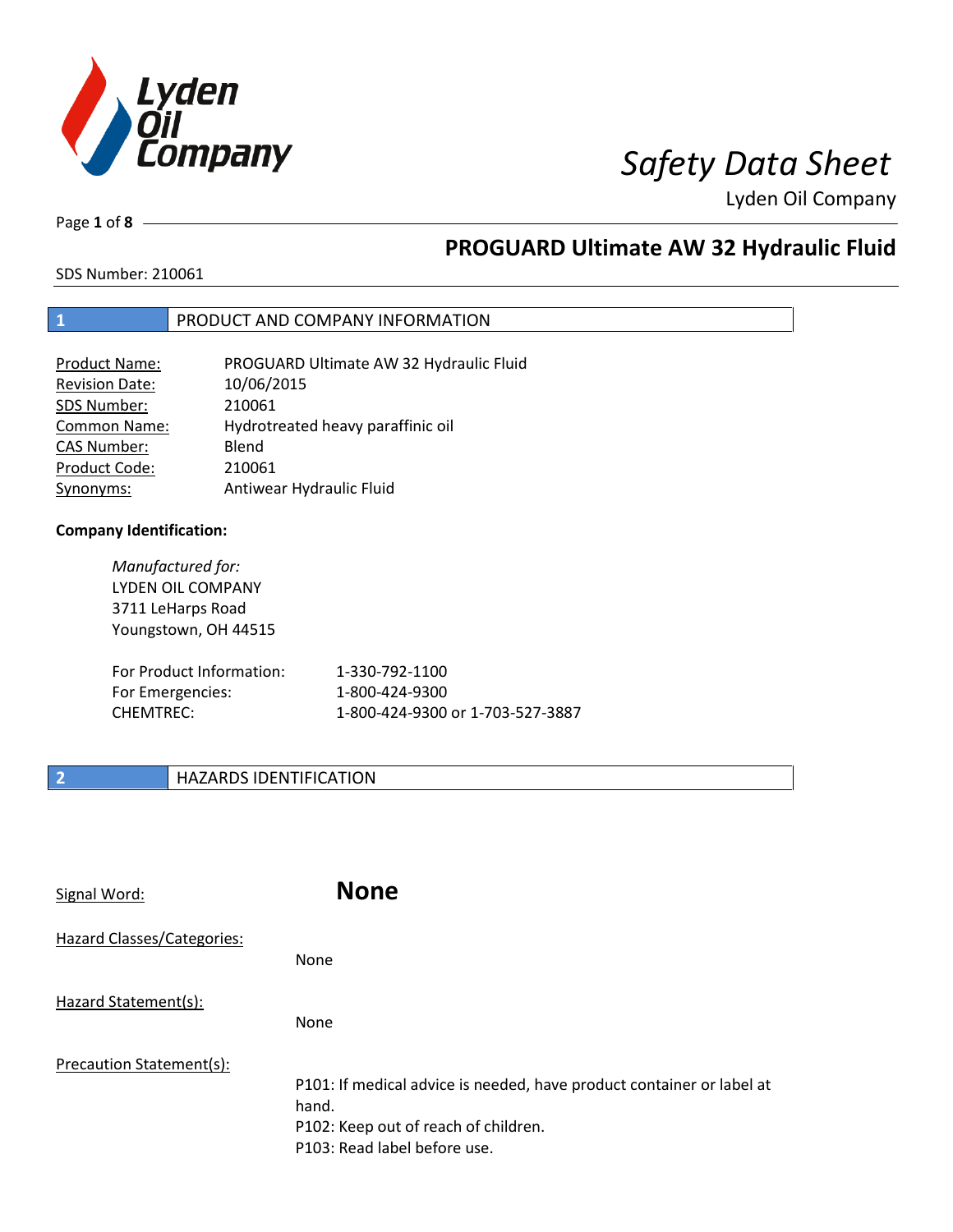

Page **2** of **8**

# **PROGUARD Ultimate AW 32 Hydraulic Fluid**

SDS Number: 210061

Other Hazard Statement(s):

-NFPA Ratings:  $Health = 0$  $Fire = 1$ Reactivity  $= 0$ 

Repeated exposure may cause skin dryness or cracking.

**3** COMPOSITION / INFORMATION ON INGREDIENTS

Ingredients:

*Mixture of the substances listed below with nonhazardous additions.*

| <b>Chemical Name</b>                                   | <b>CAS Number</b> | Percentage |
|--------------------------------------------------------|-------------------|------------|
| Distillates (petroleum), hydrotreated heavy paraffinic | 64742-54-7        | $<$ 100    |
| Residual oils, petroleum, solvent dewaxed              | 64742-62-7        | < 90       |
| Non-hazardous materials                                | N/A               | <5         |

*\*Any concentration shown as a range is to protect confidentiality or is due to batch variation.*

| ۰. |  |
|----|--|
|    |  |
|    |  |
|    |  |
|    |  |

**4** FIRST AID MEASURES

### Description of First Aid Measures:

Inhalation:

Remove victim to fresh air and keep at rest in a position comfortable for breathing. If the victim has difficulty breathing or tightness of the chest, is dizzy, vomiting or unresponsive, give oxygen with rescue breathing or CPR as required and transport to the nearest medical facility.

Skin Contact:

Flush skin with water, wash with soap and water. Remove contaminated clothing. Do not reuse clothing until cleaned. If material is injected under the skin, transport to the nearest medical facility for additional treatment.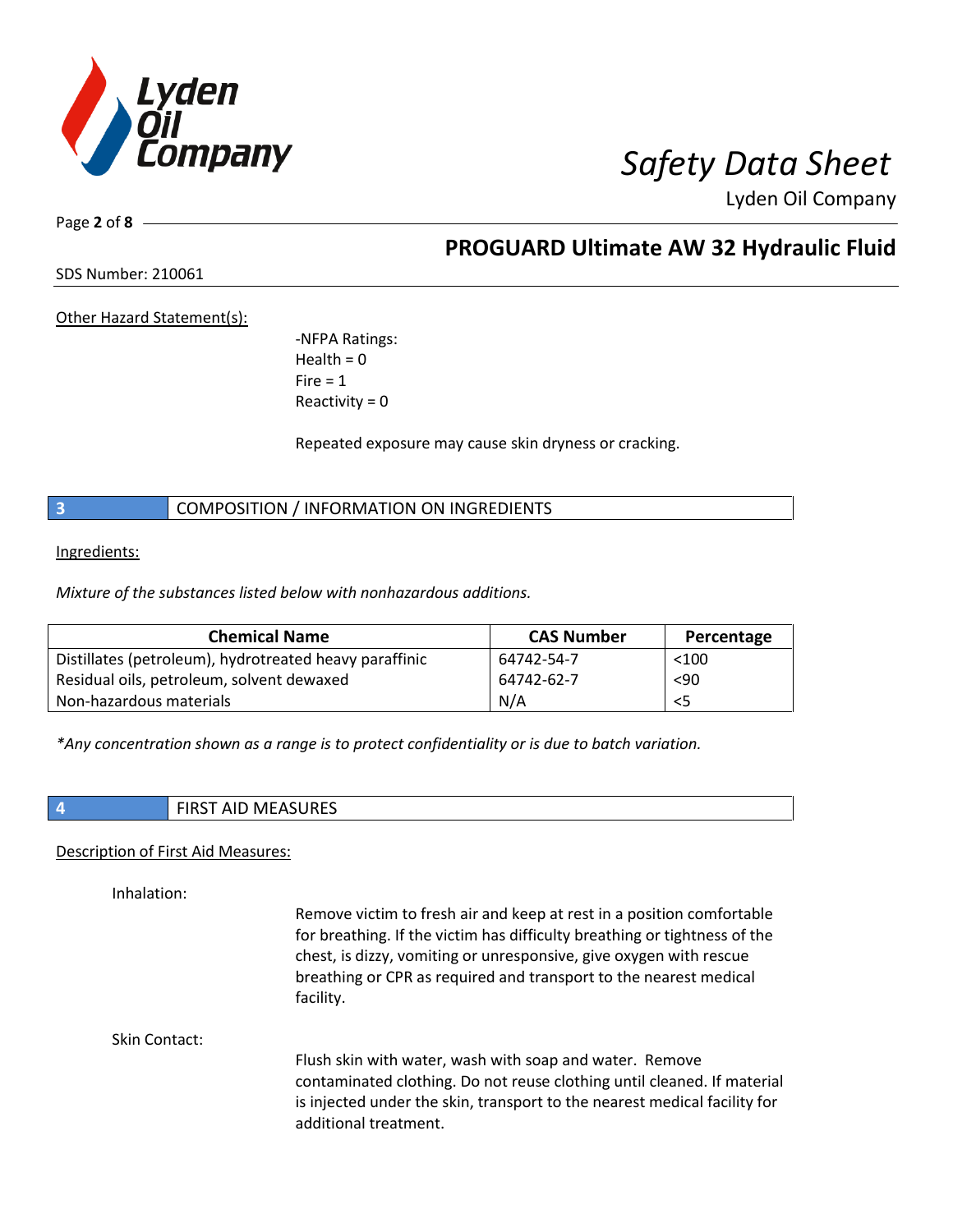

| Page 3 of 8 $-$                               |            |                                                                                                                                                                                                                           |
|-----------------------------------------------|------------|---------------------------------------------------------------------------------------------------------------------------------------------------------------------------------------------------------------------------|
|                                               |            | <b>PROGUARD Ultimate AW 32 Hydraulic Fluid</b>                                                                                                                                                                            |
| <b>SDS Number: 210061</b>                     |            |                                                                                                                                                                                                                           |
| Eye Contact:                                  |            |                                                                                                                                                                                                                           |
|                                               |            | Rinse opened eye for several minutes under running water. If<br>symptoms persist, consult medical attention.                                                                                                              |
| Ingestion:                                    |            |                                                                                                                                                                                                                           |
|                                               | attention. | Rinse mouth with water. If symptoms develop, obtain medical                                                                                                                                                               |
| Symptoms and Effects, both acute and delayed: |            |                                                                                                                                                                                                                           |
|                                               |            | Inhalation of oil mists or vapors generated at<br>elevated temperatures may cause respiratory                                                                                                                             |
|                                               |            | irritation. Dry skin and possible irritation with                                                                                                                                                                         |
|                                               |            | repeated and prolonged exposure.                                                                                                                                                                                          |
| <b>Recommended Actions:</b>                   |            |                                                                                                                                                                                                                           |
|                                               |            | Treat symptomatically. Call a doctor or poison<br>control center for guidance.                                                                                                                                            |
| FIRE FIGHTING MEASURES<br>5                   |            |                                                                                                                                                                                                                           |
| Recommended Fire-Extinguishing Equipment:     |            |                                                                                                                                                                                                                           |
|                                               |            | Use dry powder, foam, or carbon dioxide fire<br>extinguishers. Water may be ineffective in fighting<br>an oil fire unless used by experienced fire fighters<br>and may cause frothing of materials heated above<br>100°C. |
| Possible Hazards During a Fire:               |            | Hazardous combustion products may include: A<br>complex mixture of airborne solid and liquid<br>particulates and gases (smoke). Carbon monoxide.<br>Unidentified organic and inorganic compounds.                         |

### Recommendations to Firefighters:

Proper protective equipment including breathing apparatus.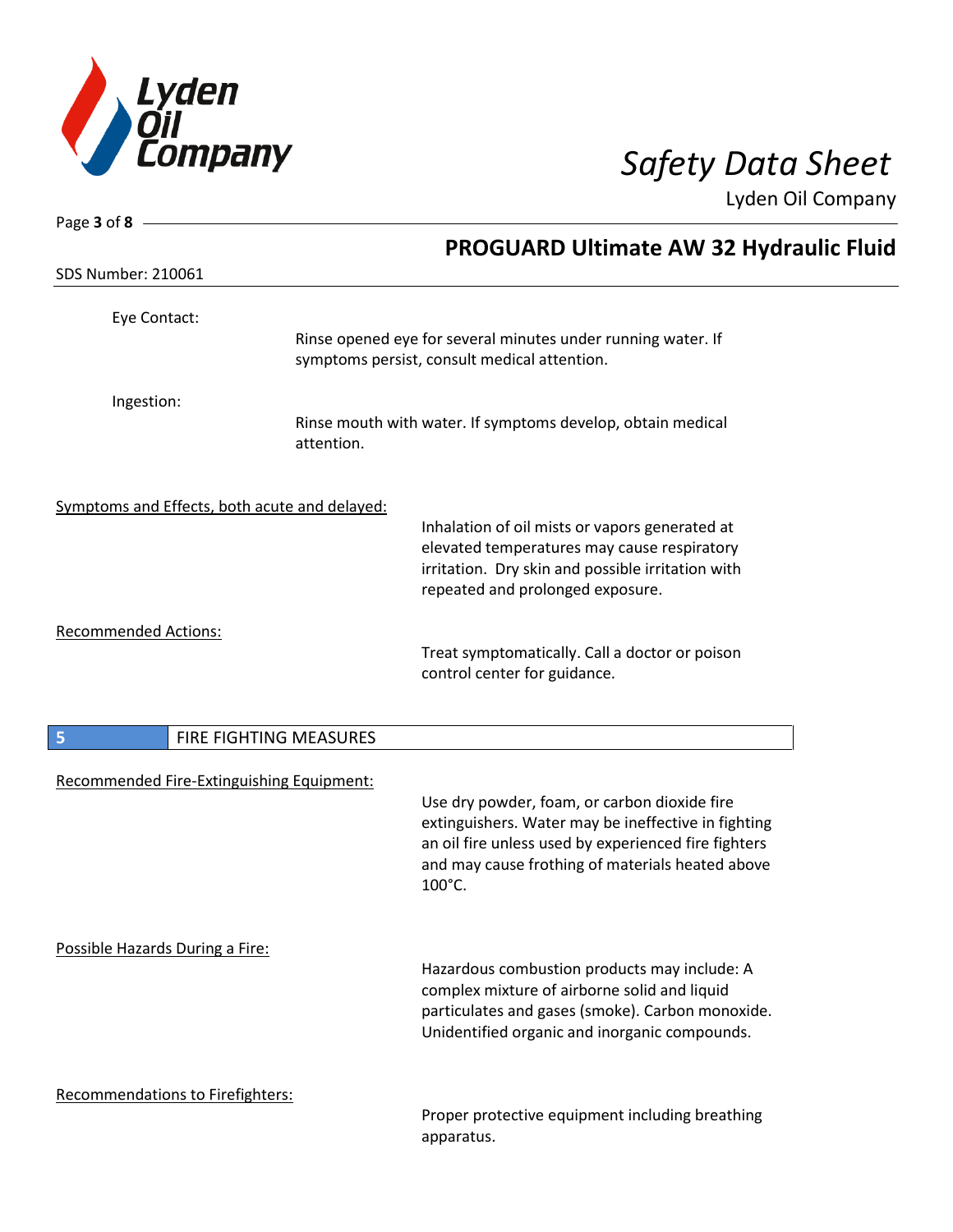

**PROGUARD Ultimate AW 32 Hydraulic Fluid**

Lyden Oil Company

SDS Number: 210061

Page **4** of **8**

# **6** ACCIDENTAL RELEASE MEASURES Personal Precautions: Avoid contact with skin, eyes, and clothing. Keep away from sources of ignition. For large spills, notify persons downwind of the release. Stay upwind of the spill. Emergency Procedures: Contain spilled material, collect in suitable and properly labled containers. Environmental Precautions: Do not allow to reach sewage system or any water course. Do not allow to enter ground waters. Cleanup Procedures: Pick up excess with inert absorbant material. Treat contaminated absorbent same as spilled product. **7 HANDLING AND STORAGE** Handling Precautions: Handle with care and avoid spillage on the floor. Do not cut, weld, drill, grind, braze, or solder container. Storage Requirements: Keep container tightly sealed.

Keep away from sources of ignition. Storage temperatures above 113°F may lead to thermal decomposition.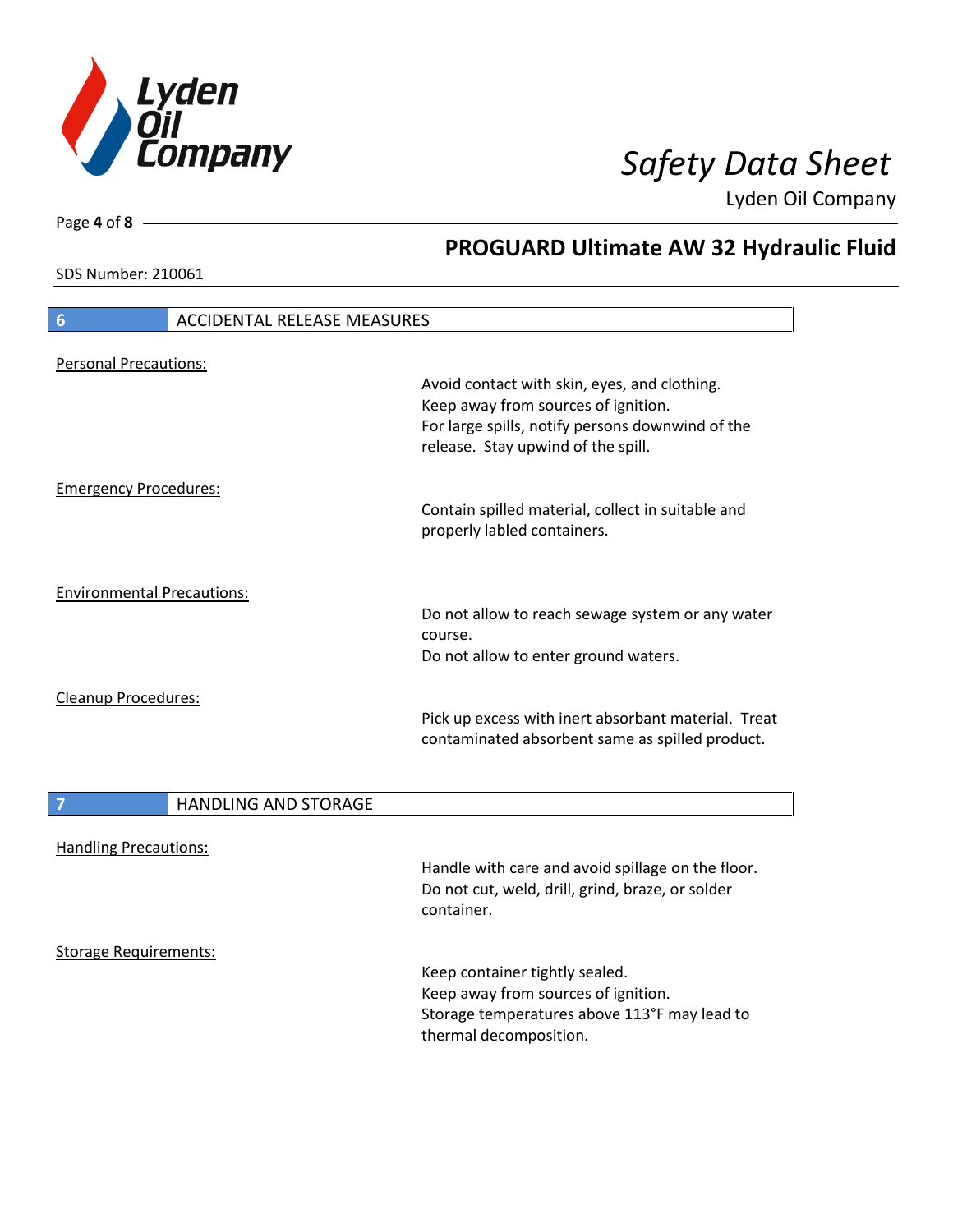

Page **5** of **8**

# **PROGUARD Ultimate AW 32 Hydraulic Fluid**

SDS Number: 210061

## **8** EXPOSURE CONTROLS / PERSONAL PROTECTION

### Exposure Limits:

-64742-54-7 Distillates (petroleum), hydrotreated heavy parffinic (<100%):

ACGIH TWA  $-$  5mg/m<sup>3</sup> (oil mist) ACGIH STEL - 10mg/m<sup>3</sup> (oil mist) OSHA TWA  $-$  5mg/m<sup>3</sup> (oil mist)

-64742-62-7 Residual oils, petroleum, solvent dewaxed (<90%):

ACGIH TWA  $-$  5mg/m<sup>3</sup> (oil mist) ACGIH STEL - 10mg/m<sup>3</sup> (oil mist) OSHA TWA – 5mg/m $3$  (oil mist)

### Engineering Controls:

All ventilation should be designed in accordance with OSHA standard (29 CFR 1910.94).

### Personal Protective Equipment:

Wash hands before breaks and at the end of work. Use safety glasses and gloves.

### **9** PHYSICAL AND CHEMICAL PROPERTIES

| Amber                |
|----------------------|
| Liquid               |
| Petroleum            |
| Data not available   |
| Data not available   |
| Data not available   |
| Data not available   |
| Data not available   |
| $>302^\circ$ F       |
| Data not available   |
| May Ignite           |
| Data not available   |
| $<$ 1 mmHg           |
| $>1$ (where air = 1) |
|                      |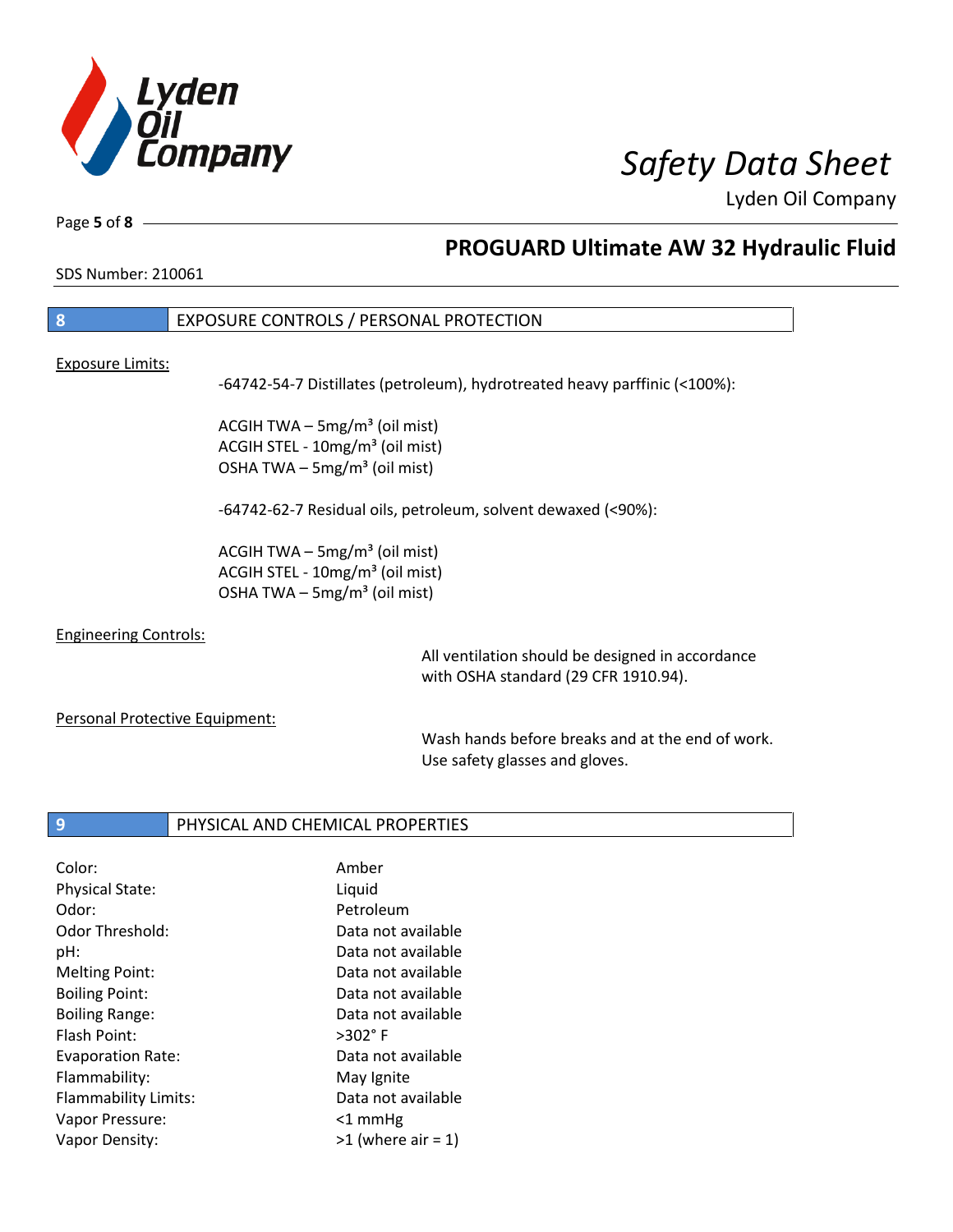

Page **6** of **8**

# **PROGUARD Ultimate AW 32 Hydraulic Fluid**

### SDS Number: 210061

Solubilities: Insoluble in water Partition Coefficient: Data not available Auto-Ignition Temperature: Data not available Decomposition Temperature: Data not available

Relative Density: 7.08-7.41 pounds per gallon Viscosity: 32 mm²/sec (kinematic at 40° C)

| 10                             | STABILITY AND REACTIVITY |                                                                  |
|--------------------------------|--------------------------|------------------------------------------------------------------|
| Stability:                     |                          | Stable under normal conditions.                                  |
| Reactivity:                    |                          | Not reactive under normal conditions.                            |
| <b>Conditions to Avoid:</b>    |                          | Extreme temperature, sparks, open flame, and<br>direct sunlight. |
| <b>Hazardous Reactions:</b>    |                          | No known hazardous reactions.                                    |
| <b>Incompatible Materials:</b> |                          | Strong oxidizers and strong reducing agents.                     |
| <b>Decomposition Products:</b> |                          | Hazardous decomposition products are not<br>expected to form.    |

## **11** TOXICOLOGICAL INFORMATION

### Routes of Exposure:

Skin and eye contact are the primary routes of exposure although exposure may occur following accidental ingestion.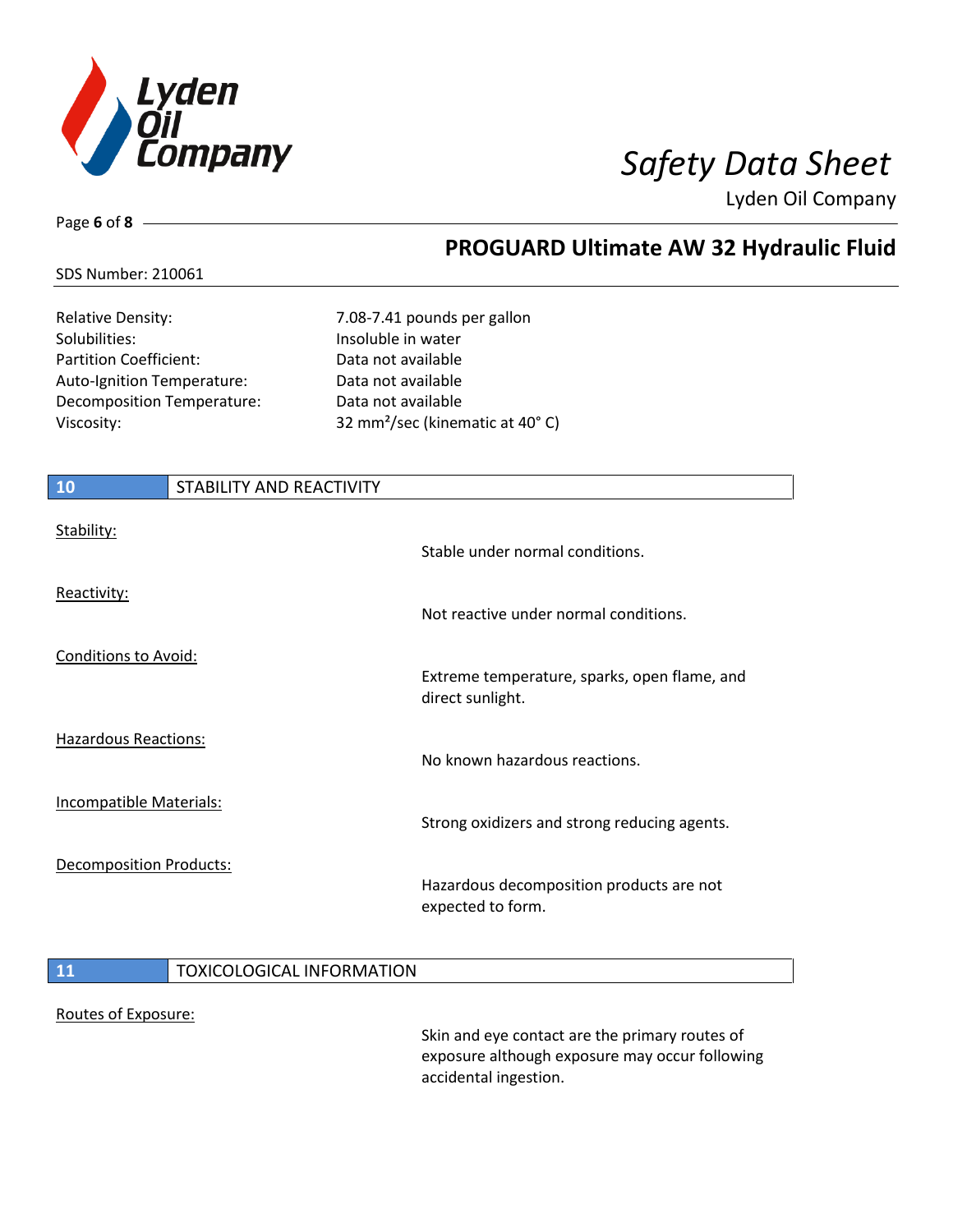

Page **7** of **8**

Lyden Oil Company

|                                                                                    | <b>PROGUARD Ultimate AW 32 Hydraulic Fluid</b>                                              |
|------------------------------------------------------------------------------------|---------------------------------------------------------------------------------------------|
| <b>SDS Number: 210061</b>                                                          |                                                                                             |
| <b>Exposure Effects:</b>                                                           |                                                                                             |
|                                                                                    | Repeated skin contact may cause dermatitis or an<br>oil acne.                               |
| <b>Measures of Toxicity:</b>                                                       |                                                                                             |
|                                                                                    | <b>Acute Toxicity Estimates:</b>                                                            |
|                                                                                    | Oral LD50: >5 g/kg<br>Dermal LD50: >2 g/kg (rabbit)<br>Inhalative LC50: >5 mg/l (mist)      |
| Carcinogenic/Mutagenic Precautions:                                                | Non-carcinogenic and not expected to be<br>mutagentic.                                      |
| 12<br><b>ECOLOGICAL INFORMATION</b>                                                |                                                                                             |
| <b>Ecological Precautions:</b>                                                     | Avoid exposing to the environment.                                                          |
| <b>Ecological Effects:</b><br>No specific environmental or aquatic data available. |                                                                                             |
|                                                                                    |                                                                                             |
| 13<br><b>DISPOSAL CONSIDERATIONS</b>                                               |                                                                                             |
| Disposal Methods:                                                                  | Dispose of waste material in accordance with all<br>local, state, and federal requirements. |
| Disposal Containers:                                                               | Use properly approved container for disposal.                                               |
| <b>Special Precautions:</b>                                                        | Do not flush to surface waters or drains.                                                   |